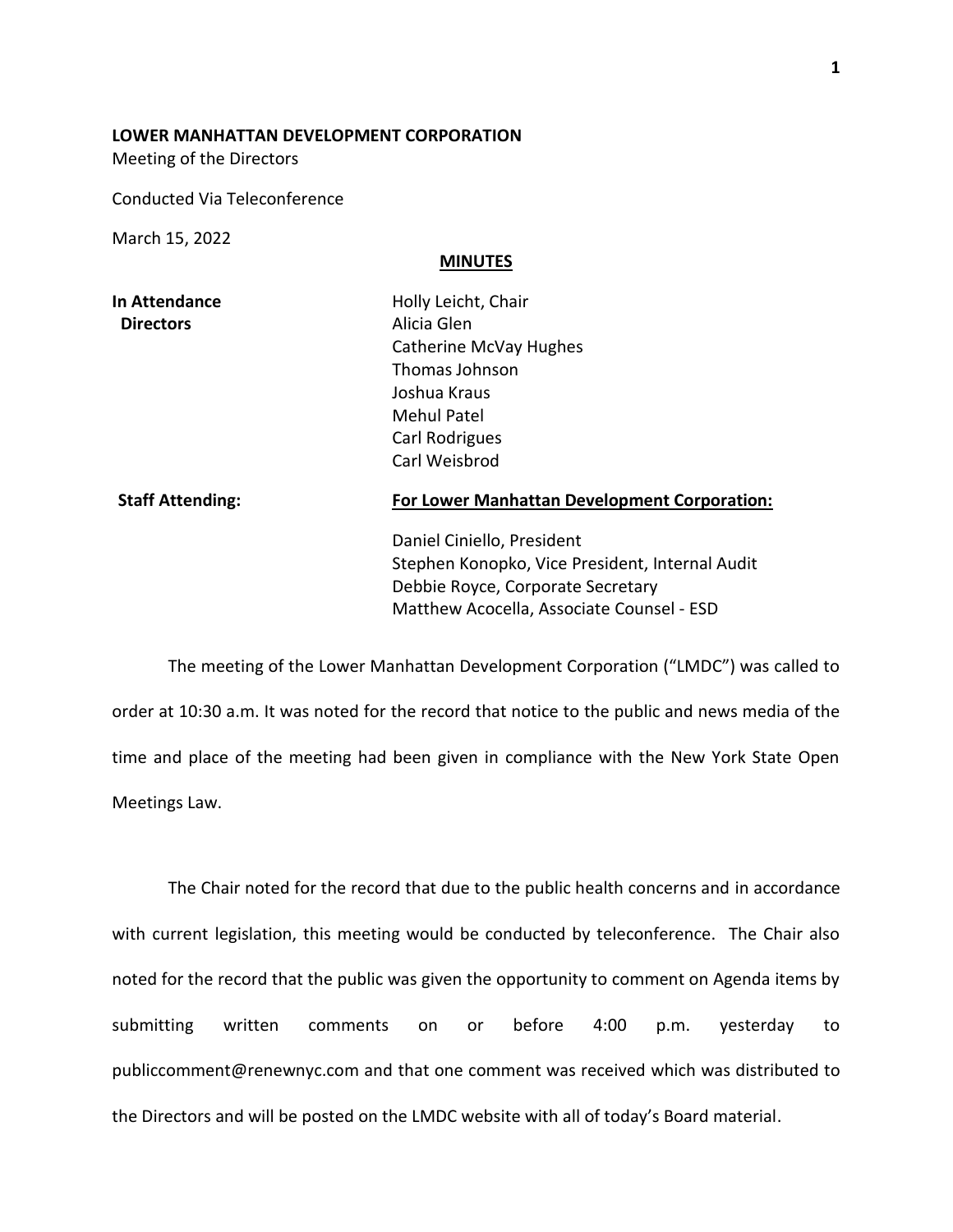Before beginning with the substantive portion of the meeting the Chair first welcomed back Carl Rodrigues to the Board and asked the Directors whether anyone had any potential conflicts of interest with respect to any of the items on the proposed Agenda.

Hearing no conflicts, the Chair called on the Corporation's Audit and Finance Committee Chair, Director Tom Johnson, to provide a report on recent Audit and Finance Committee Meetings for the Directors' information.

Committee Chair Johnson reported that the Audit and Finance Committee (the "Committee") met on March 2, 2022 to review materials to be presented at this meeting. Committee Chair Johnson explained that the Committee reviewed the LMDC current year administrative budget variance report, which indicated that spending will be approximately 7% below the approved budget. He further explained that the Committee also reviewed the proposed upcoming fiscal year end March 31, 2023 budget, which is approximately 14 percent lower than the current budget. He explained that LMDC staff will begin working with Empire State Development and HUD on plans to transition responsibilities for projects and programs that will not be completed and fully reimbursed in 2022 to Empire State Development. He added that the Committee supports both the proposed budget and the transition planning.

It was noted that the Committee also received updates on funds in place for projects and programs and can report that several long term parks and open spaces projects funded by LMDC have been completed and are either fully reimbursed or are in the process of being fully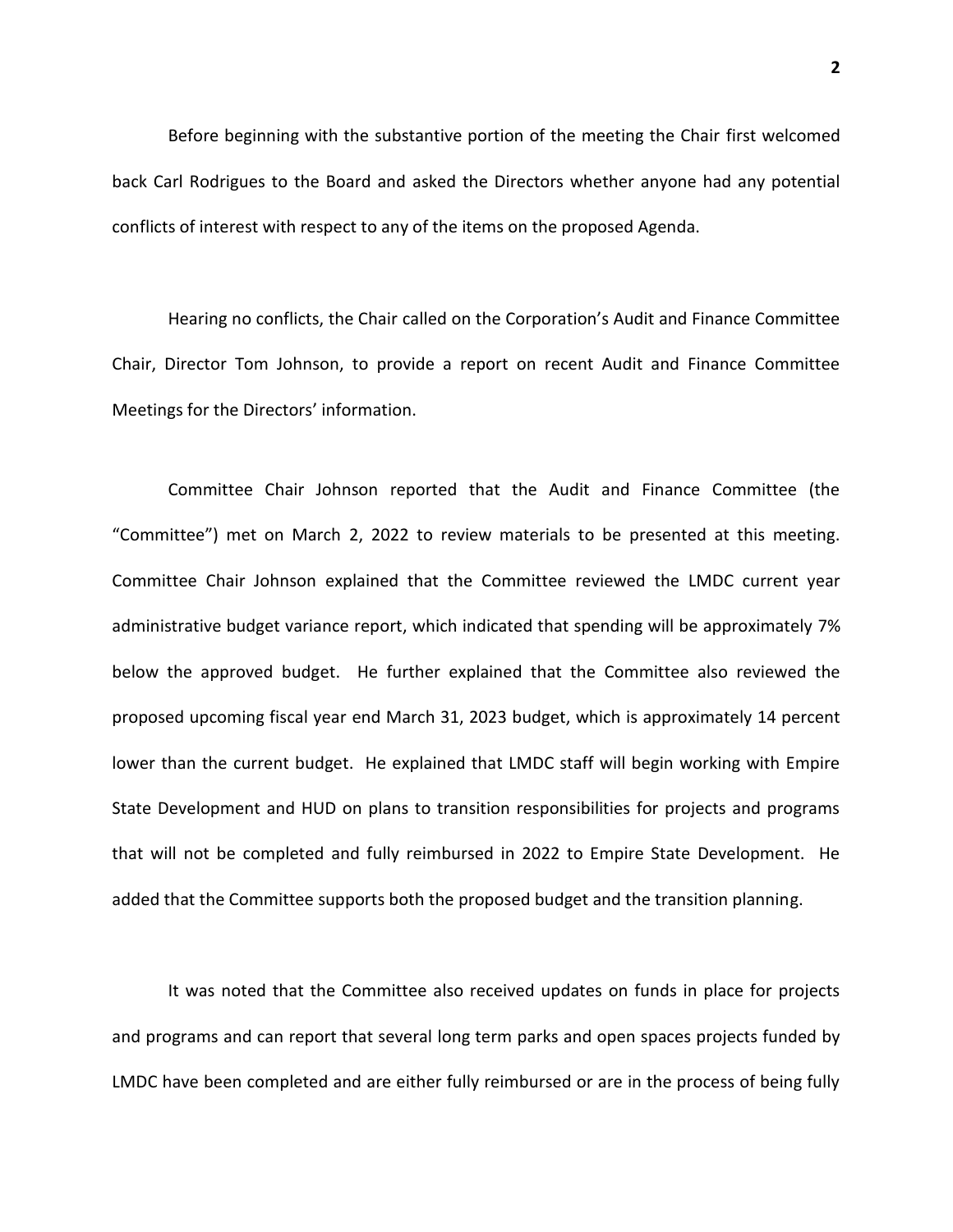reimbursed. As a result, these projects are being closed.

Committee Chair Johnson reported that the Committee reviewed and discussed the funding request for website services, the time extension for advertising services and the request to redistribute World Trade Center Ship funds, all of which it supports. The Committee also met with the Internal Auditor and reported that no findings or irregularities were identified.

The Chair thanked Committee Chair Johnson for his report and also thanked staff for their hard work and diligence.

The Chair then called on Mr. Ciniello to present the Administrative items on the Agenda.

Mr. Ciniello presented a request for the Fiscal Year 2023 Administrative Budget which he noted is less than the previous year's budget and projected spending.

Hearing no response to a call for questions or comments from the Directors, and with the Chair again noting that the only comment received from the public was already summarized, upon motion duly made and seconded, the following Resolution was unanimously adopted:

Approval of Lower Manhattan Development Corporation Fiscal Year 2022 – 2023 Budget

\_\_\_\_\_\_\_\_\_\_\_\_\_\_\_\_\_\_\_\_\_\_\_\_\_\_\_\_\_\_\_\_\_\_\_\_\_\_\_\_\_\_\_\_\_\_\_\_\_\_\_\_\_\_\_\_\_\_\_\_\_\_\_\_\_\_\_\_\_\_\_\_\_\_\_\_\_\_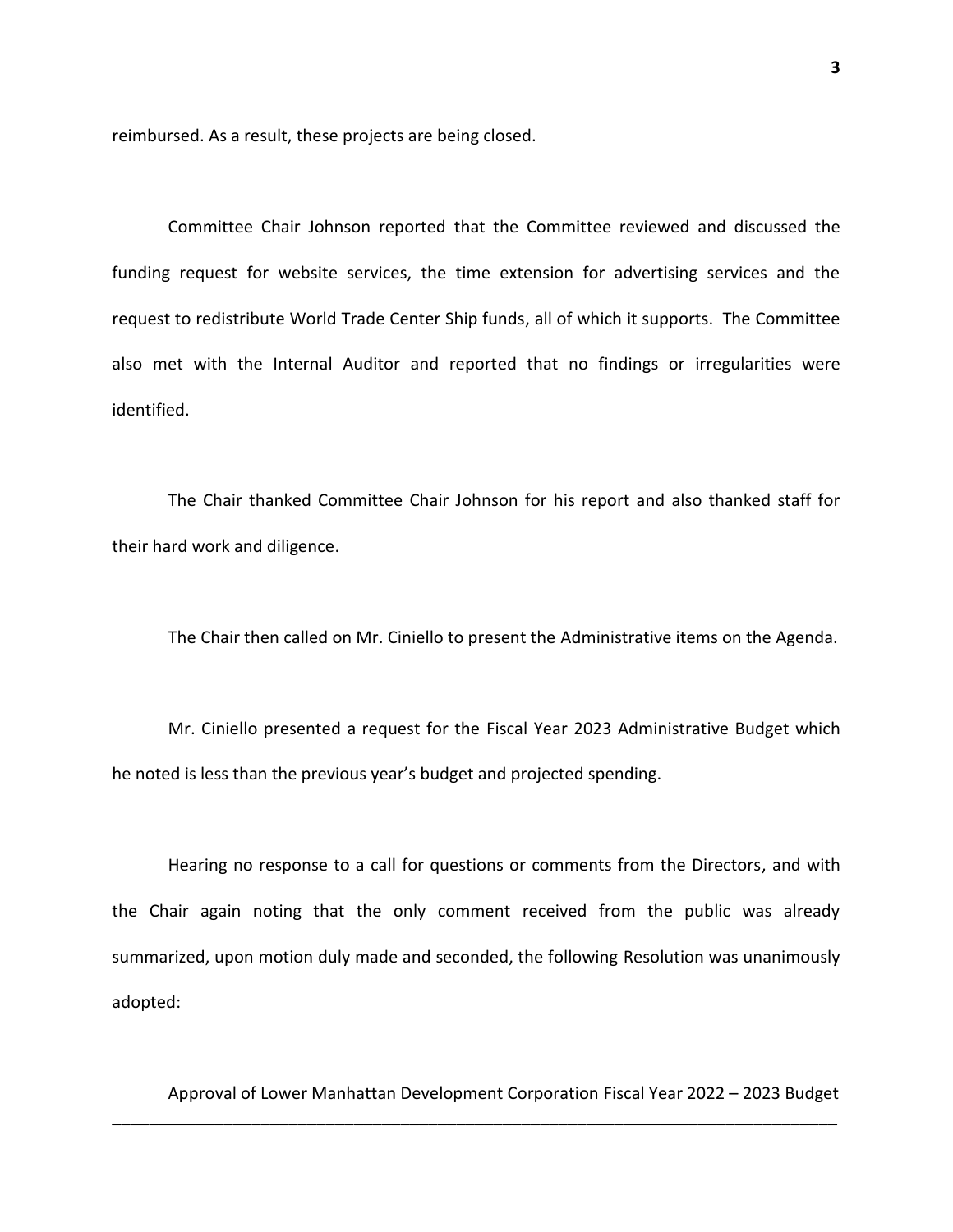RESOLVED, that the budget of the Corporation for fiscal year 2022-2023 is hereby adopted as presented to this meeting; and be it

FURTHER RESOLVED, that the proper officers of the Corporation are authorized and directed to implement and carry out said budget for the Corporation and are directed to inform the Board of material variances from the budget; and be it

FURTHER RESOLVED, that all such actions previously taken in furtherance of the foregoing by the Corporation's employees, Officers or Directors are hereby ratified and approved in all respects.

**\* \* \***

Mr. Ciniello then presented a request to amend and extend LMDC's website services

contract with NGenious Solutions Inc. by increasing the contract value by \$33,000 to keep the

LMDC website operational through March 2023.

Hearing no response to a call for questions or comments from the Directors and as no

related comments were received from the public, upon motion duly made and seconded, the

following Resolution was unanimously adopted:

Authorization of Website Services Contract Amendment and Extension

\_\_\_\_\_\_\_\_\_\_\_\_\_\_\_\_\_\_\_\_\_\_\_\_\_\_\_\_\_\_\_\_\_\_\_\_\_\_\_\_\_\_\_\_\_\_\_\_\_\_\_\_\_\_\_\_\_\_\_\_\_\_\_\_

RESOLVED, that the Corporation is hereby authorized to amend the agreement increasing the contract value by \$33,000, to \$196,000, and extending the agreement for one year through March 31, 2023, with NGenious Solutions LLP for website hosting, maintenance, support and content management services, as described in the materials presented to this meeting; and be it

FURTHER RESOLVED, that the expenditures approved hereby shall be allocated from funds included in the LMDC anticipated FYE 2023 Budget for Planning and Administration; and be it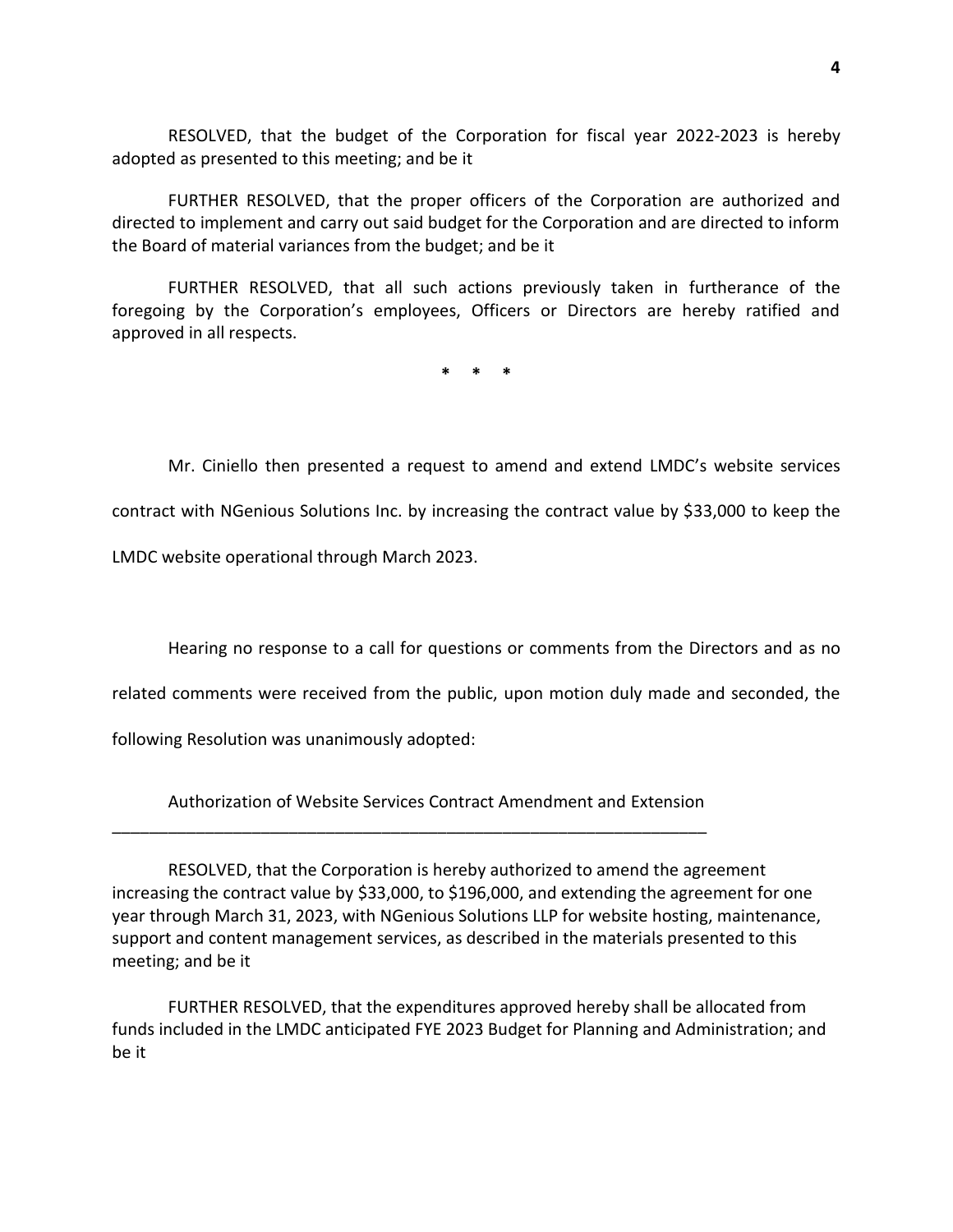FURTHER RESOLVED, that the proper officers of the Corporation are hereby authorized to take any such action and to execute such instruments as may be necessary or appropriate to effect the foregoing; and be it

FURTHER RESOLVED, that all such actions previously taken in furtherance of the foregoing by the Corporation's employees, Officers or Directors are hereby ratified and approved in all respects.

\* \* \*

Next, Mr. Ciniello presented a request to extend the advertisement placement services

contract with Miller Advertising Inc. by extending the contract term by one year to March 31,

2023. Mr. Ciniello noted that funds already exist in this contract that should be sufficient to

cover LMDC anticipated advertising placements.

Hearing no comments from the Directors and no related comments were received from

the public, upon motion duly made and seconded, the following Resolution was unanimously

adopted:

Authorization of Advertising Services Contract Extension

 RESOLVED, that the Corporation is hereby authorized to extend its contract for advertising placement services with Miller Advertising for one year through March 31, 2023, as described in the materials presented to this meeting; and be it

\_\_\_\_\_\_\_\_\_\_\_\_\_\_\_\_\_\_\_\_\_\_\_\_\_\_\_\_\_\_\_\_\_\_\_\_\_\_\_\_\_\_\_\_\_\_\_\_\_\_\_\_\_\_\_\_\_\_\_\_\_\_\_\_

 FURTHER RESOLVED, that the expenditures approved hereby shall be allocated from funds included in the appropriate LMDC anticipated FYE 2023 Budget for Planning and Administration or relevant Partial Action Plan; and be it

 FURTHER RESOLVED, that the proper officers of the Corporation are hereby authorized to take any such action and to execute such instruments as may be necessary or appropriate to effect the foregoing; and be it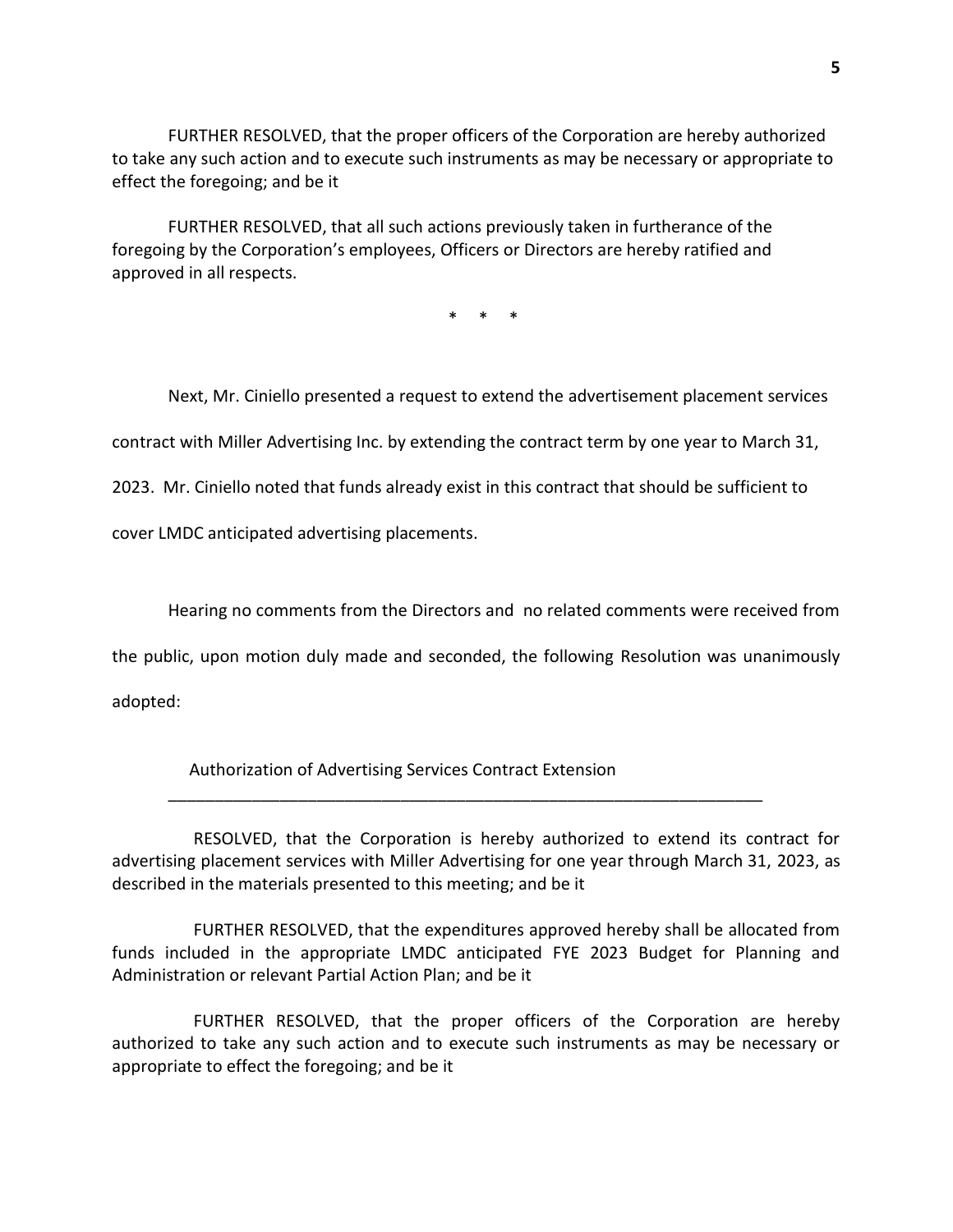FURTHER RESOLVED, that all such actions previously taken in furtherance of the foregoing by the Corporation's employees, Officers or Directors are hereby ratified and approved in all respects.

\* \* \*

Mr. Ciniello then presented a request to redistribute funds within the \$2.1 million World Trade Center Ship allocation. He explained that \$1.1 million was originally expected to fund contracts associated with the preservation, reconstruction and display of the ship remnant, while \$1 million was made available for legal, environmental and other World Trade Center Ship costs. Mr. Ciniello explained that up to \$1.5 million may be needed for contracts related to preservation, reconstruction, and display, but less than \$600,000 of the World Trade Center Ship allocation will be needed for legal, environmental and other costs. He explained that the request is to transfer allocated funds within an allocation and that no additional funds were being sought.

Hearing no other comments from the Directors and noting one related comment was received from the public and shared with the Board members in advance of the meeting, upon motion duly made and seconded, the following Resolution was unanimously adopted:

Authorization to Redistribute Funds within Existing World Trade Center Ship Activity

\_\_\_\_\_\_\_\_\_\_\_\_\_\_\_\_\_\_\_\_\_\_\_\_\_\_\_\_\_\_\_\_\_\_\_\_\_\_\_\_\_\_\_\_\_\_\_\_\_\_\_\_\_\_\_\_\_\_\_\_

RESOLVED, that the Corporation is hereby authorized to redistribute funds in the previously authorized \$2.1 million WTC Ship Remnant allocation; and be it

FURTHER RESOLVED, that the Corporation is hereby authorized to enter into subrecipient agreements or other contracts totaling up to \$1.5 million with the New York State